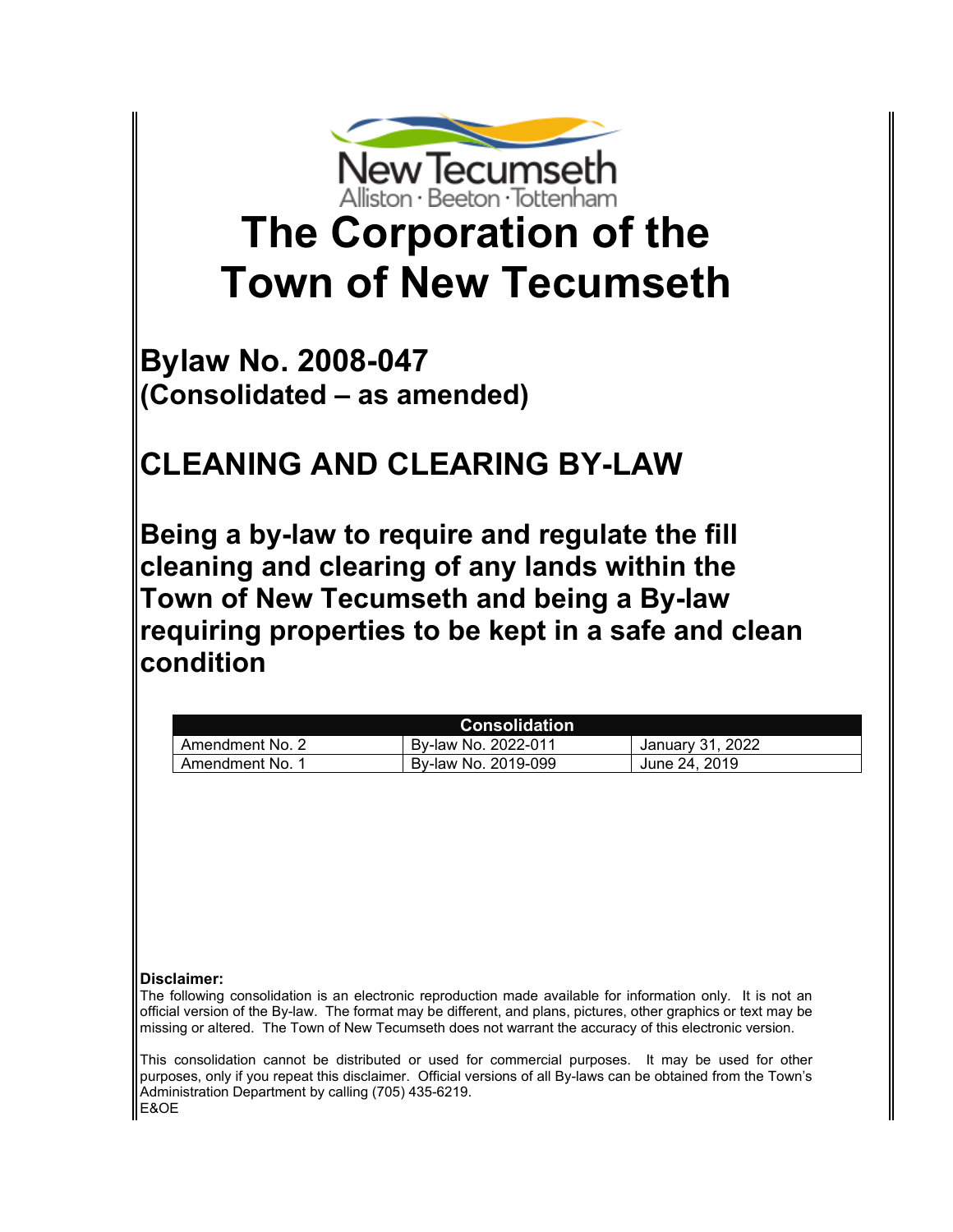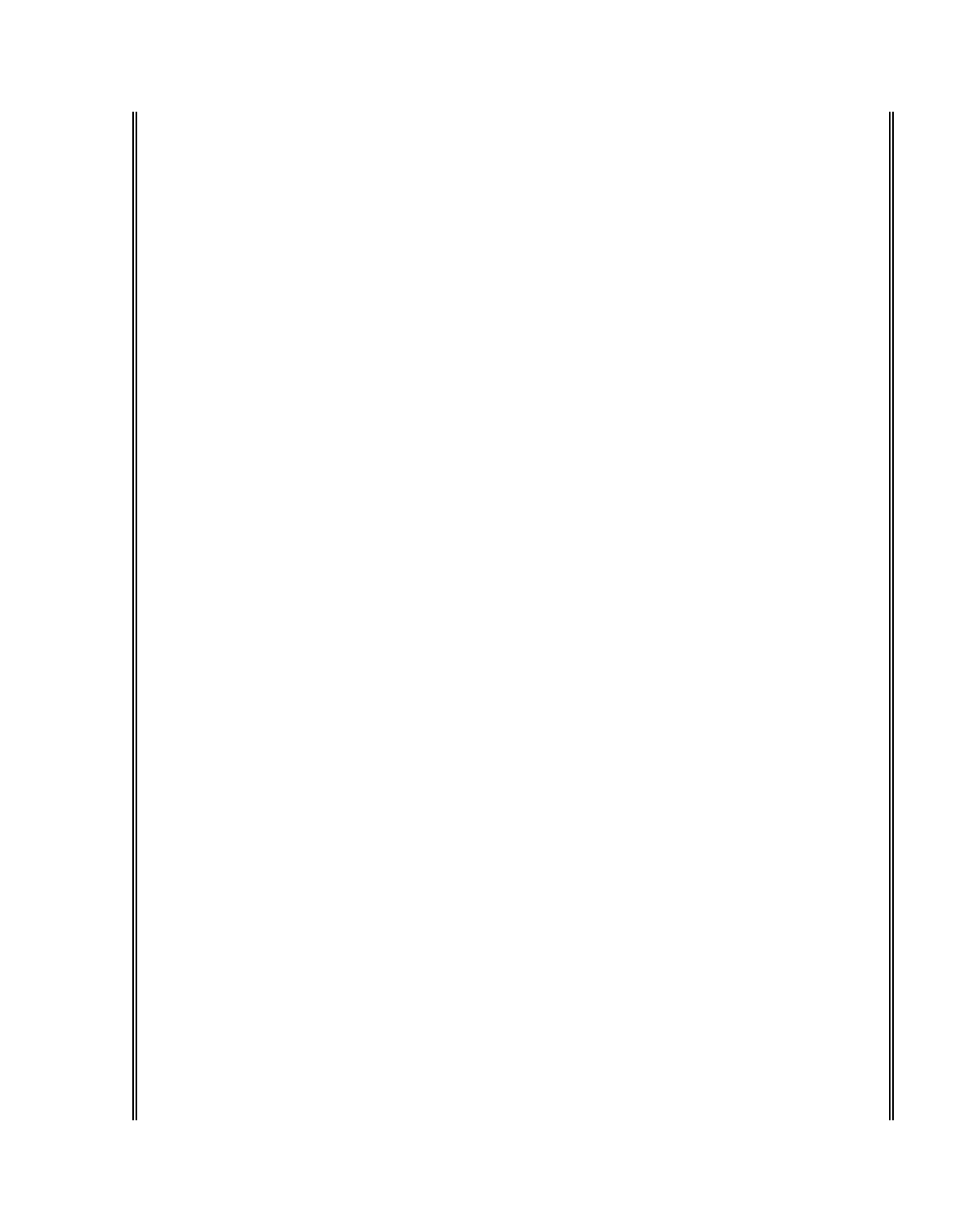#### **OFFICE CONSOLIDATION**

Current to Amendment No. 1 By-law No. 2022-011 – January 31, 2022

#### **THE CORPORATION OF THE TOWN OF NEW TECUMSETH**

## **BY-LAW**

#### *Number* **2008-047**

#### **"CLEANING AND CLEARING BY-LAW**"

Being a by-law to require and regulate the fill cleaning and clearing of any lands within the Town of New Tecumseth and being a By-law requiring properties to be kept in a safe and clean condition

\_\_\_\_\_\_\_\_\_\_\_\_\_\_\_\_\_\_\_\_\_\_\_\_\_\_\_\_\_\_\_\_\_\_\_\_\_\_\_\_\_\_

WHEREAS Section 127 of the *Municipal Act, 2001*, S.O. 2001, c.25 as amended authorizes municipalities to pass by-laws for requiring the owner or occupant of land to clean and clear the land, not including buildings, or to clear refuse and/or debris from the land, not including buildings and to regulate when and how such matters shall be done and to prohibit the depositing of refuse and/or debris on land without the consent of the owner or occupant of the land and to define "refuse and/or debris" for the purpose of the by-law;

AND WHEREAS Section 128(1) of the *Municipal Act, 2001* S.O. 2001, c.25 as amended authorizes municipalities to prohibit and regulate with respect to public nuisances;

AND WHEREAS Section 446 of the *Municipal Act, 2001* S.O. 2001, c.25 as amended authorizes municipalities to direct that where an owner has defaulted, the municipality may have the default remedied at the owner's expense and add the cost to the tax roll;

AND WHEREAS it is deemed desirable to enact this by-law to extend the useful life of individual properties to enhance the quality of communities and neighbourhoods, to protect the safety, health and well-being of the public and to ensure the continued enjoyment of property for residents and property owners in the Town of New Tecumseth;

NOW THEREFORE the Council of the Corporation of the Town of New Tecumseth enacts as follows: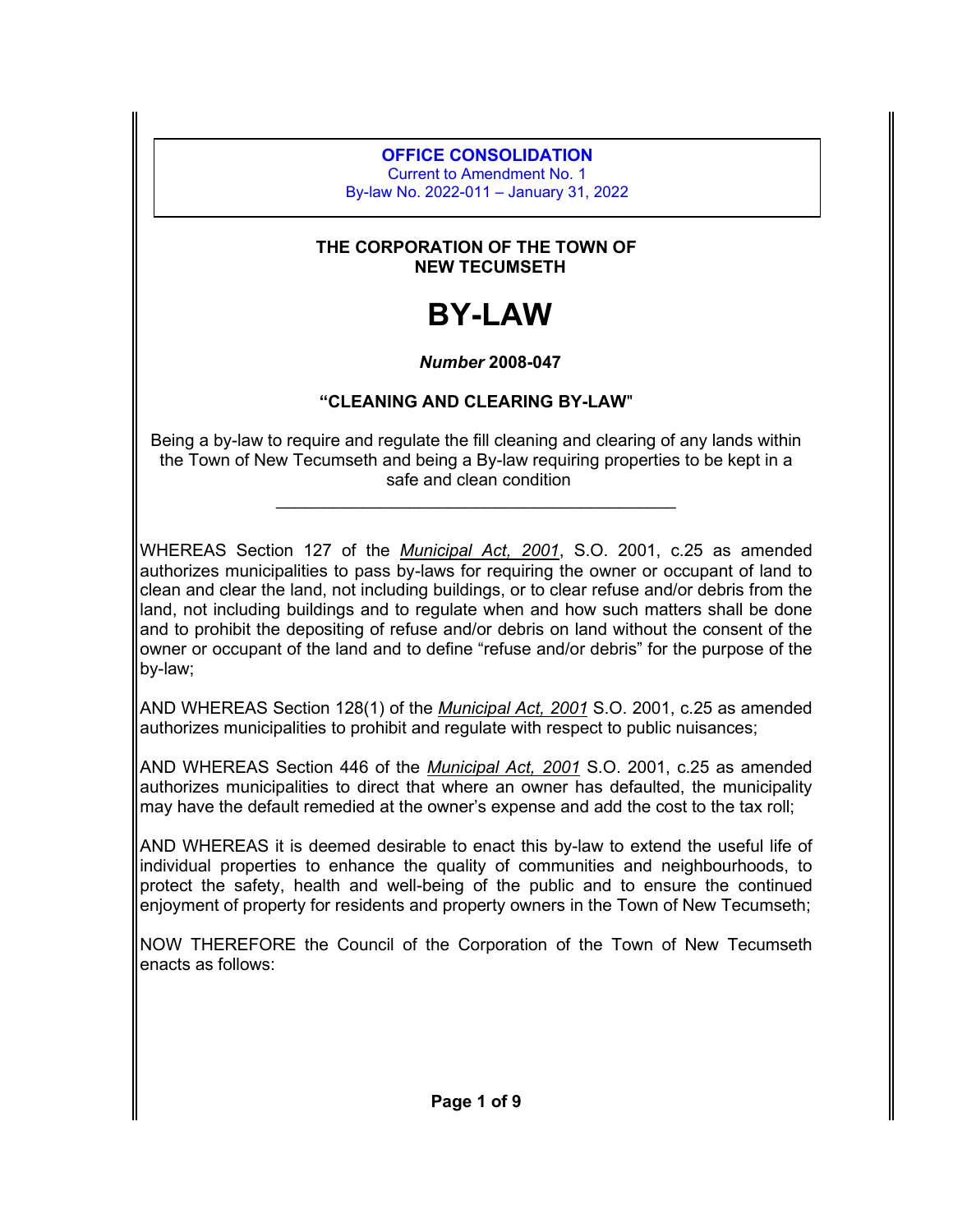### **By-law No. 2008-047 Office Consolidation Town of New Tecumseth Cleaning and Clearing and Clearing**

#### **1.0 TITLE AND SCOPE**

This By-law shall be known as a By-law to regulate the cleaning and clearing of any grounds, lands or vacant lots within the Town of New Tecumseth and requiring lands to be kept in a safe and clean condition.

Where a provision of this by-law conflicts with a provision of another by-law in force in the Town of New Tecumseth, the provision that establishes the higher standard shall prevail in order to protect the health, safety and welfare of the general public.

#### **2.0 DEFINITIONS**

- 2.1 **"Lands"** may include but not be limited to means an open, uncovered space on a lot appurtenant to an occupied building or structure, vacant lot and yard;
- 2.2 "**Occupant**" means any person or persons over the age of eighteen years, but not necessarily the owner of the property, who is apparently in possession of the property; includes any lessee or tenant;
- 2.3 "**Officer**" shall include a Municipal Law Enforcement Officer of the Corporation of the Town of New Tecumseth, Building Inspectors or any Inspector or Assistant Inspector appointed by by-law of the Corporation of the Town of New Tecumseth, the Fire Chief or designate, or officers of the Simcoe Muskoka District Health Unit, or an officer of the Ontario Provincial Police;
- 2.4 "**Owner**" means the registered owner of the property and, for the purpose of this By-law, includes any lessee or tenant, occupant or any person having an interest whether equitable or legal in the land;
- 2.5 "**Person**" means an individual, firm, corporation, association or partnership;
- 2.6 **"Refuse and/or Debris"** means any article, thing, matter, substance or effluent that: has been cast aside, discharged or abandoned, or is discarded from its usual and intended use, or is used up, in whole or in part, or expanded or worn out in whole or in part; and shall include domestic waste and industrial waste, and ;that domestic wante and/or industrial waste does not cease to be refuse by reason that it may be commercially saleable or recyclable;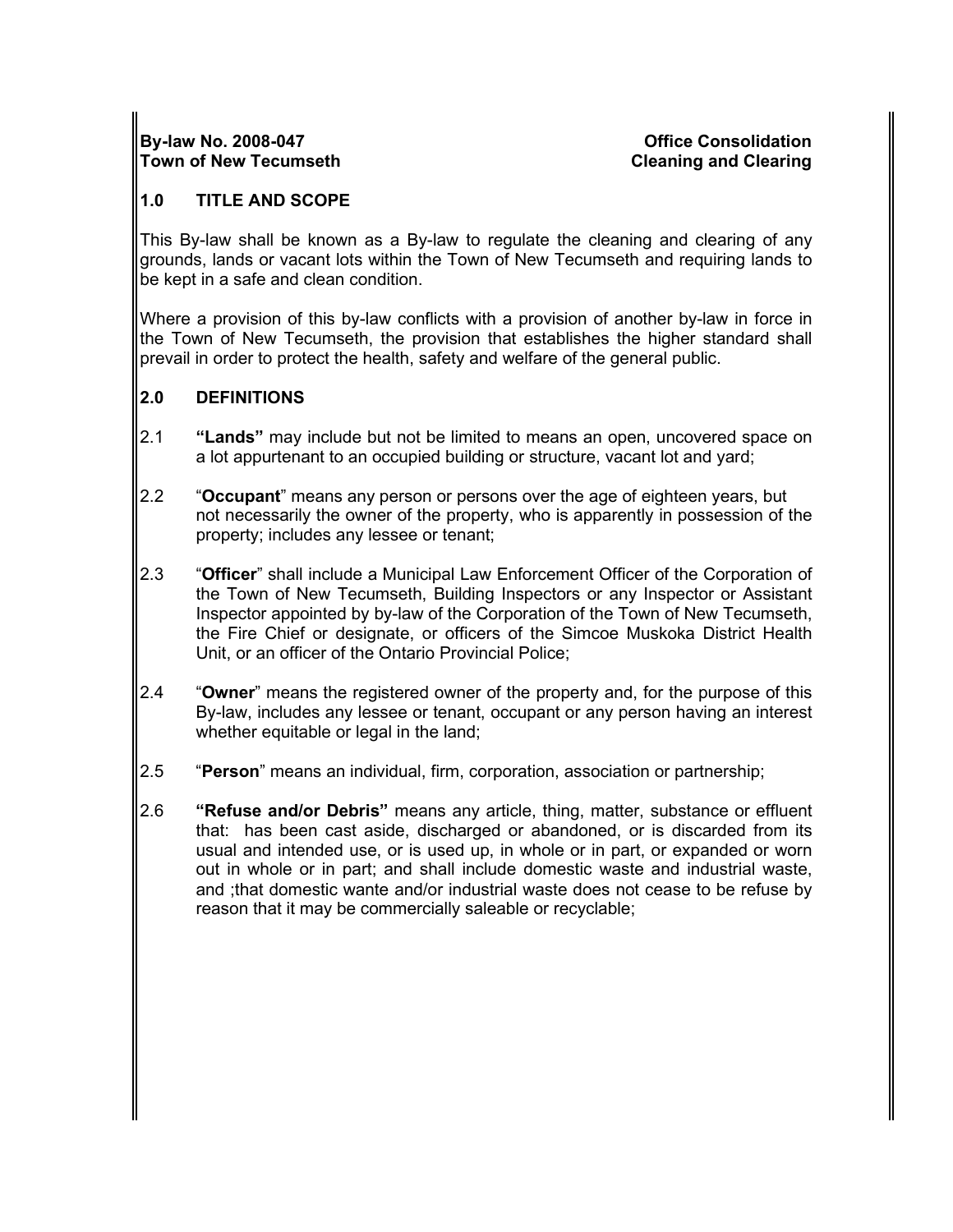#### **Page 2 of 9**

#### **By-law No. 2008-047 Office Consolidation Town of New Tecumseth Cleaning and Clearing**

- 2.7 "**Repair**" means the provision of such facilities and making of additions or alterations or the taking of such action as in restoring, renovating or mending as may be required so that the property shall conform to the standards as established in this by-law;
- 2.8 "**Restoration**" means a vehicle of at least 20 years of age that is actively being restored or repaired for use as an antique vehicle or display vehicle with the intention to be operational, and which the progress of such restoration work will be evident; the vehicle must be registered as an historical vehicle as defined by the Ministry of Transportation of Ontario;
- 2.9 "**Sewage**" means any liquid or solid waste, containing animal, vegetable or mineral matter in a suspension or a solution, but does not include room drainage or storm water runoff unless the property is serviced by storm sewers;
- 2.10 "**Town**" means The Corporation of the Town of New Tecumseth;
- 2.11 "**Unsafe Condition**" shall include flammable refuse and/or debris, long grass or untrimmed underbrush, timber, lumber and other wood products; an unfenced or unprotected pit, excavation, hole, or other cavity which creates a safety hazard; any materials considered hazardous waste or products within a hazardous waste category; a building, part or all of which is liable to collapse from snow, wind, human occupancy or other causes; machinery, automotive equipment, building material or the like in disuse which is not properly enclosed and protected; any other circumstances whatever that creates, or is like to create an unsafe or hazardous condition from fire or other dangerous accident;
- 2.12 "**Vacant Lot**" means any parcel of land on which there is no structure or building being used or occupied;
- 2.13 "**Vehicle**" includes any motor vehicle, within the meaning of the *Highway Traffic Act* of Ontario, trailer, commercial motor vehicle, an automobile, motorcycle, motor assisted bicycle, a motorized snow vehicle, traction engine, farm tractor, self-propelled implement of husbandry, road building machine and any other vehicle propelled or driven otherwise than by muscular power;
- 2.14 "**Waste Material**" shall include garbage, rubbish, recyclable materials, discarded building materials, refuse and/or debris or junk, tin cans, bottles, boxes or other containers, machinery, any material in excess to the needs of the owner;
- 2.15 "**Weeds**" means a plant that is deemed to be a Noxious Weed under subsection 10(2), or designated as a noxious weed under clause 24(a) of the *Weed Control Act, R.S.O. 1990;*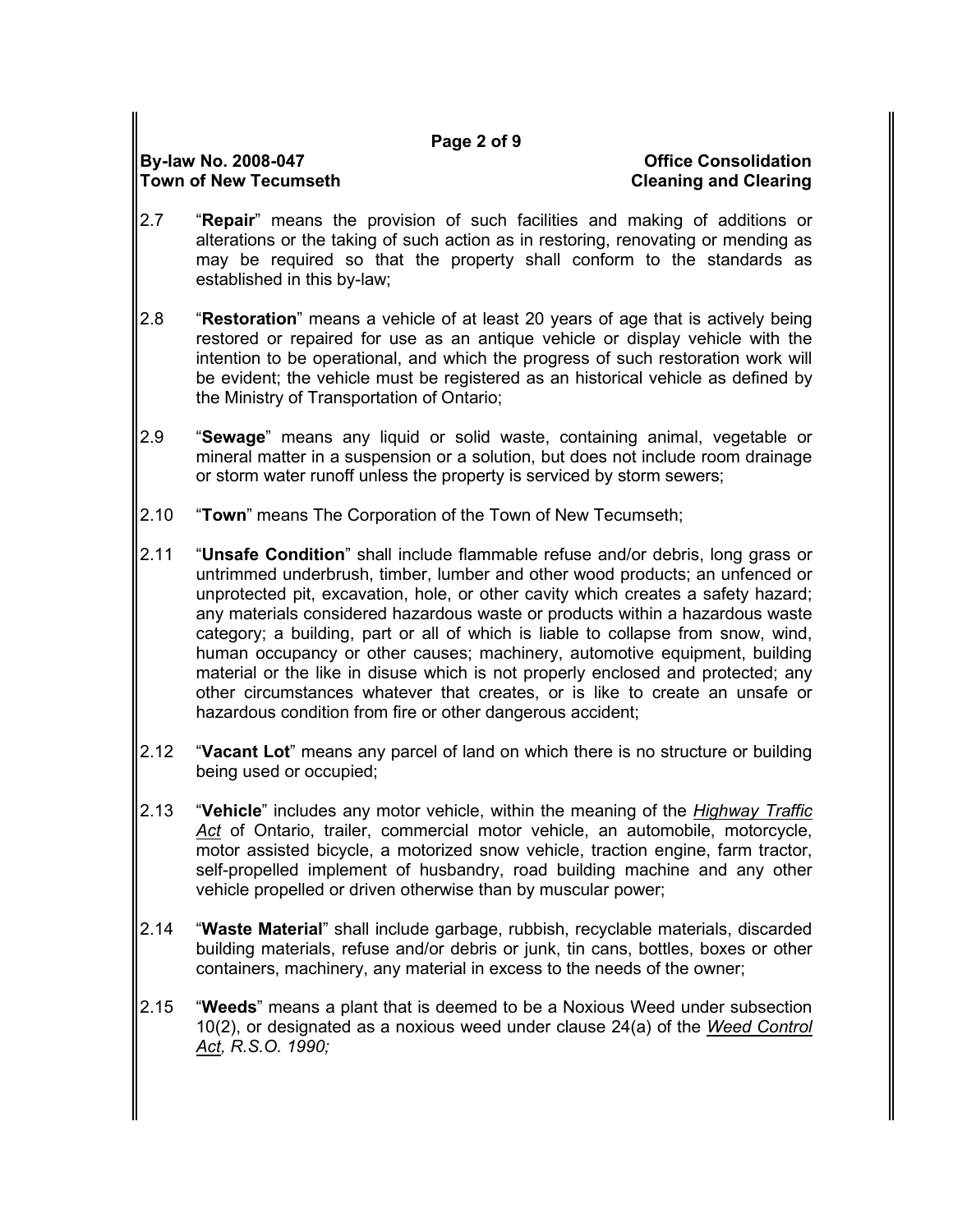#### **Page 3 of 9**

#### **By-law No. 2008-047 Office Consolidation Town of New Tecumseth Cleaning and Clearing**

2.16 **"Wrecked, dismantled, inoperative"** means a vehicle or trailer which is inoperative, discarded, unused or unlicensed except in an establishment licensed or authorized to conduct and operate such a business and then only in an arrangement such as to prevent an unsafe condition or an unsightly condition out of character with the surrounding environment;

### **3.0 GENERAL PROVISIONS**

- 3.1 No owner shall cause any grounds, land or vacant lot to remain in anything other than an orderly, tidy and litter-free manner
- 3.2 Every owner, lessee or occupant of land shall maintain said land clean and free from refuse and/or debris, including but not limited to:
	- 3.2.1 Rubbish, junk, refuse and/or debris and objects or conditions that may create a health, fire or accident hazard;
	- 3.2.2 Wrecked, dismantled, discarded, unplated or abandoned vehicles, boats, machinery or trailers unless it is necessary for the operation of a business lawfully situated on the property;
	- 3.2.3 Noxious weeds as defined by the *Weed Control Act,* R.S.O. 1990*;*
	- 3.2.4 Dilapidated, collapsed or partially constructed structures which are not currently under construction;
	- 3.2.5 Injurious insects, termites, rodents, vermin or other pests; and

3.2.6 Dead, diseased, decayed or damaged trees or other natural growth.

Every owner, lessee or occupant who fails to maintain land clean and free from refuse and/or debris is guilty of an offence.

- 3.3 No person shall throw, place or deposit any refuse and/or debris as herein defined on any property, including Town, Regional, Provincial or Federal lands or the property of any local Board or Commission or any private property within the Town of New Tecumseth without the written consent of the property owner. Any person throwing, placing or depositing refuse and/or debris on any property without the written consent of the owner is guilty of an offence.
- 3.4 No owner shall allow or permit the creation, presence or existence of any waste material or unsafe condition in or upon any land, lot or ground which he/she owns, rents, occupies, or has an interest in, whether equitable or legal.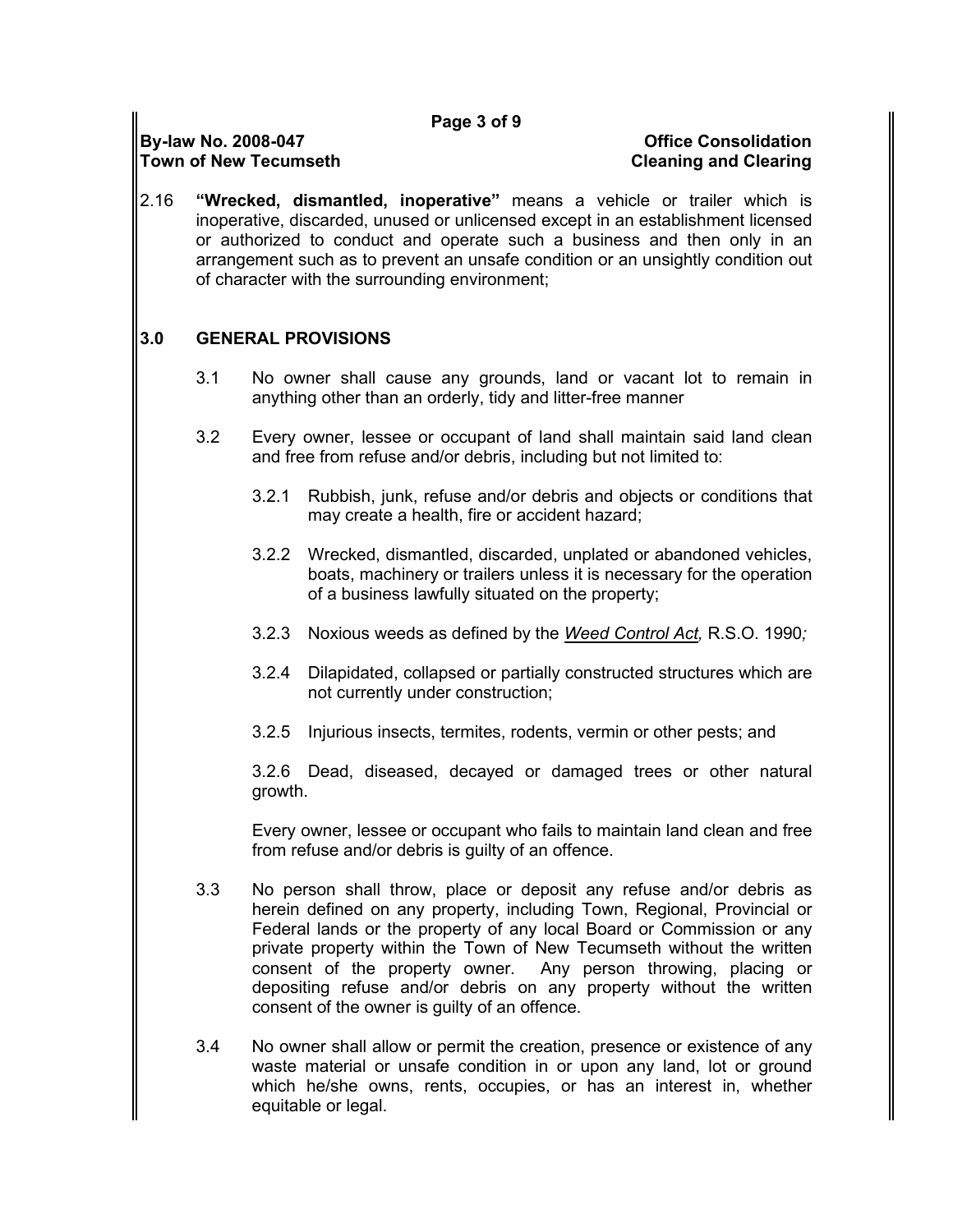#### **Page 4 of 9**

| Page 4 of 9 |                                                     |                                                                                                                                                                                                                                                                                  |                                                                                                                                                                                                                                                       |                                                             |  |
|-------------|-----------------------------------------------------|----------------------------------------------------------------------------------------------------------------------------------------------------------------------------------------------------------------------------------------------------------------------------------|-------------------------------------------------------------------------------------------------------------------------------------------------------------------------------------------------------------------------------------------------------|-------------------------------------------------------------|--|
|             | By-law No. 2008-047<br><b>Town of New Tecumseth</b> |                                                                                                                                                                                                                                                                                  |                                                                                                                                                                                                                                                       | <b>Office Consolidation</b><br><b>Cleaning and Clearing</b> |  |
|             | 3.5                                                 |                                                                                                                                                                                                                                                                                  | In the urban areas as defined in Schedule "A" to this by-law, an owner or<br>occupant shall keep all grass and weeds sufficiently cut and trimmed in<br>the following preventative manner:                                                            |                                                             |  |
|             |                                                     | 3.5.1                                                                                                                                                                                                                                                                            | to prevent the ripening and dispersal of weeds and other noxious<br>plants;                                                                                                                                                                           |                                                             |  |
|             |                                                     |                                                                                                                                                                                                                                                                                  | 3.5.2 to present a reasonably neat appearance to the public free of<br>debris or garbage;                                                                                                                                                             |                                                             |  |
|             |                                                     | 3.5.3                                                                                                                                                                                                                                                                            | to prevent grass from growing to an extent of more than 30cm in<br>height.                                                                                                                                                                            |                                                             |  |
|             |                                                     | In the event that the owner of a property has failed to take action to<br>eliminate and destroy noxious weeds or long grass, the Town may do<br>such work or cause it to be done, and the cost thereof may be recovered<br>from the said owner in like manner as municipal taxes |                                                                                                                                                                                                                                                       |                                                             |  |
|             | 3.6                                                 | the following exceptions:                                                                                                                                                                                                                                                        | No vehicle, including a trailer or any part of such vehicle or trailer that is in<br>a wrecked, discarded, dismantled, inoperative or abandoned condition<br>shall be parked, stored or left outdoors on any property in the Town with                |                                                             |  |
|             |                                                     |                                                                                                                                                                                                                                                                                  | 3.6.1 Where it is part of an automotive repair establishment use, an<br>automotive or auto body establishment use, or a permitted<br>Industrial use zoned in accordance with the Town of New<br>Tecumseth Zoning By-law;                              |                                                             |  |
|             |                                                     |                                                                                                                                                                                                                                                                                  | 3.6.2 Where it is part of any legal non-conforming automotive use or<br>licensed salvage yard use;                                                                                                                                                    |                                                             |  |
|             |                                                     | 3.6.3                                                                                                                                                                                                                                                                            | Where the vehicle is at least 20 years of age and is being or has<br>been actively restored as an antique vehicle, display vehicle or<br>operation vehicle and registered as an historical vehicle with the<br>Ministry of Transportation of Ontario. |                                                             |  |
|             |                                                     | 3.6.4                                                                                                                                                                                                                                                                            | Where the vehicle is operative and has a license plate that has<br>been registered for that vehicle and said license is valid and up-to-                                                                                                              |                                                             |  |

3.6.5 Where the items set out in Section 3.6 above are properly enclosed within a shed or garage or suitable building;

date that has been issued or attached to that vehicle which has

not expired.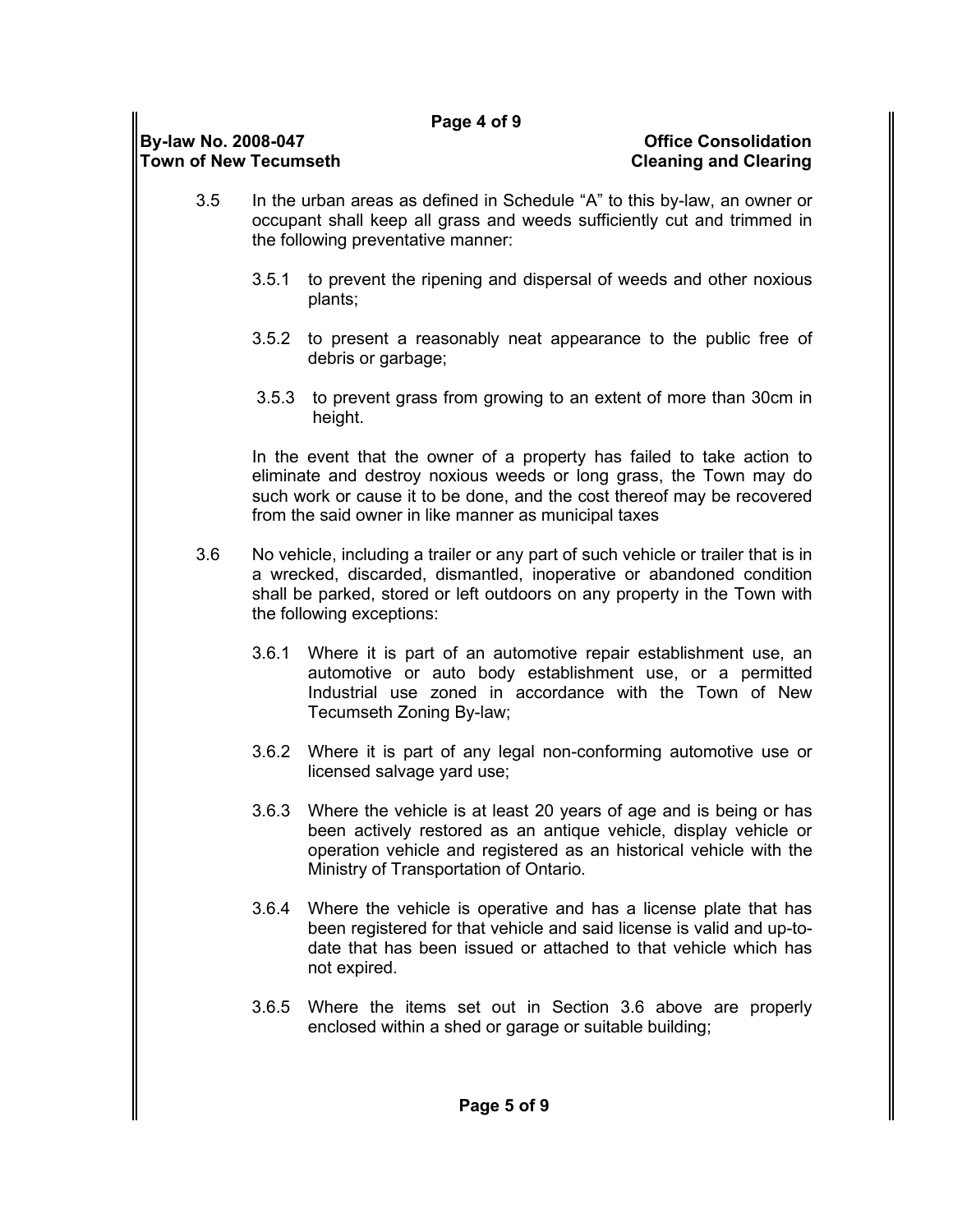#### **By-law No. 2008-047 Office Consolidation Town of New Tecumseth Cleaning and Clearing**

- 3.6.6 Where the items set out in Section 3.6 are being stored by an owner licensed by the Town to carry on a business upon that ground, land or vacant lot, and storage of such items is a necessary or normal accessory use thereto;
- 3.6.7 Land that is a waste disposal site, which has a Certificate of approval for such purposes under the *Environmental Assessment Act,* S.O., E. 18*.*
- 3.7 No person shall allow the piling or stacking of vehicles on any property unless the property is licensed by the Municipality as a salvage yard.
- 3.8 No owner or occupant shall discharge sewage onto the surface of the ground nor allow a sump pump or roof run off to enter a neighbouring property and shall ensure property drainage swails are installed to direct drainage for proper dispersal.
- 3.9 No owner or occupant shall cause or allow holes or excavations in any ground, land or vacant lot that may create an accident or health hazard to any member of the public.

Section 3.8 does not apply to any hole or excavation for the purposes of constructing a building or structure, septic bed, pipeline or similar activity, provided that the activity is carried on in an expeditious manner in accordance with all other applicable laws, and provided all reasonable steps are taken to protect the public from such hole or excavation.

#### **4.0 INSPECTION**

- 4.1 An Officer has the power to enter upon and examine any grounds, land, vacant lot or building at any reasonable time or times.
- 4.2 An Officer may be accompanied by such other person or persons as deemed necessary to properly carry out their duties under this by-law.

### **5.0 OBSTRUCTION**

5.1 Every person who hinders, disturbs or obstructs any Officer in the carrying out of their duties as defined in Section 426(1) of the *Municipal Act of Ontario, 2001, c25* as amended or contravenes any provision of this by-law unless otherwise provided herein is guilty of an offence and, upon conviction, is liable to a fine pursuant to the *Provincial Offences Act.*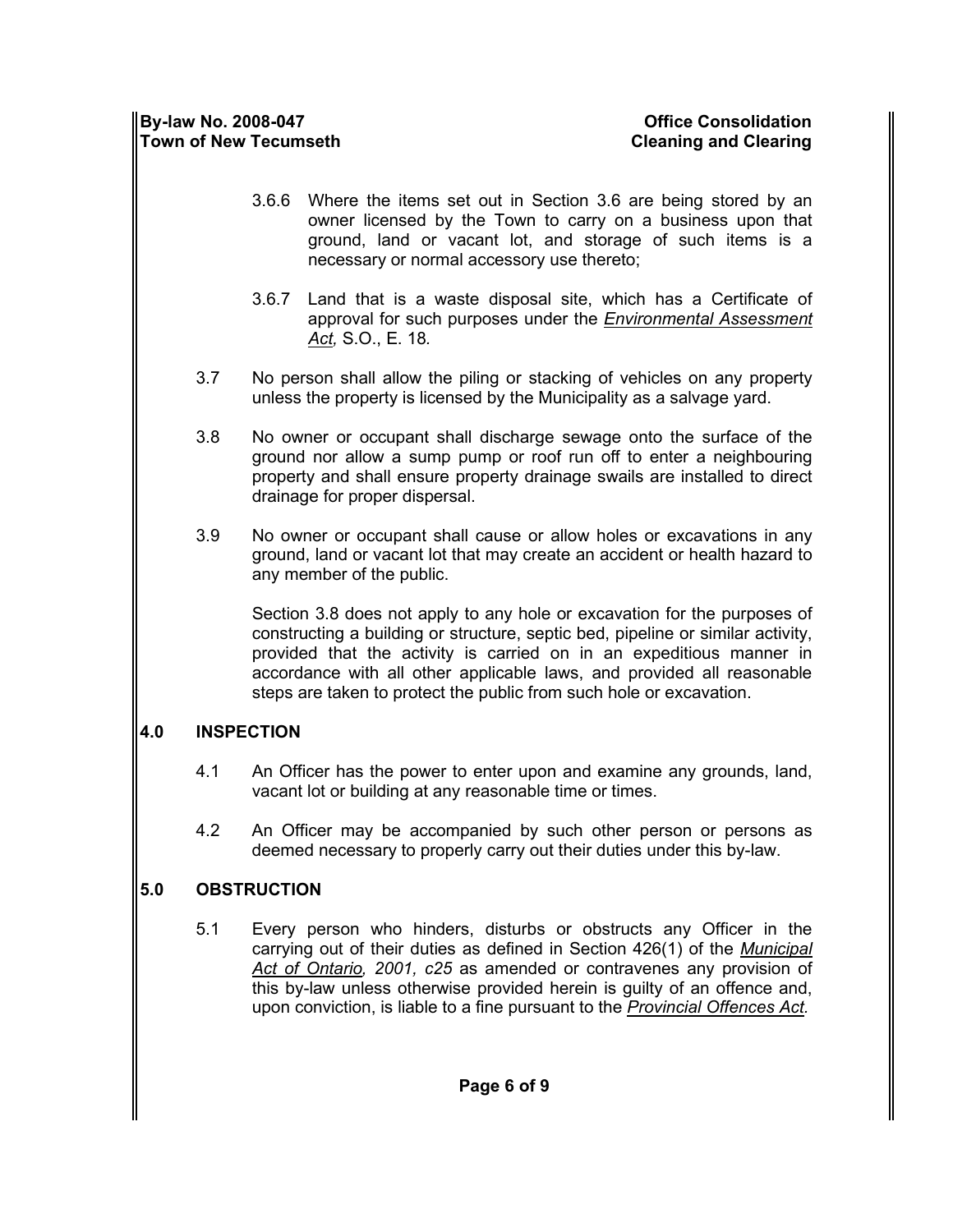#### **By-law No. 2008-047 Office Consolidation Town of New Tecumseth Cleaning and Clearing**

#### **6.0 COMPLIANCE**

- 6.1 When any land is not maintained to the requirements of this by-law, the Officer may notify the owner, occupant or other person responsible for the maintenance of the property, in writing, directing that the land be made to comply with the provision of the by-law within a defined period of time, but not less than seventy-two (72) hours. Said notice shall be sent to the last known address as shown on the last revised assessment rolls of the municipality or delivered personally to the owner, occupant or person responsible for the property.
- 6.2 Where a notice has been sent pursuant to Section 6.1 and the requirements of the notice have not been complied with, the Town may direct that the work be done at the expense of the owner or occupant. The expense incurred may be recovered by action or by adding the costs to the tax roll and collecting them in the same manner as taxes.
- 6.3 In addition to the remedies set out in Section 6.1, an Officer of the Corporation of the Town of New Tecumseth may give the owner of land or vacant lot that fails to meet the standards as set out by this By-law, a notice in writing delivered or sent by mail to said owner directing the owner to eliminate, demolish or dispose of any waste material or unsafe condition existing on the lands within the time stipulated in the notice and notifying the owner than in default of compliance with the notice, the Town shall perform the work at the owner's expense.
- 6.4 In the event that the owner does not comply with the direction of the said notice, the Town of New Tecumseth may do such work or cause it to be done and the cost thereof may be recovered from the said owner by court action or the same may be recovered in like manner as municipal taxes.
- 6.5 The notice referred in Section 6.1 herein may be dispensed with if the Officer deems that an unsafe or hazardous condition within the meaning of the By-law exists.
- 6.6 Where any land of vacant lots fail to meet the standards as set out by the By-law, the owner of the said land or vacant lot shall eliminate, repair, clean up, fill up, otherwise remove or dispose of any waste material or unsafe condition existing on the said land.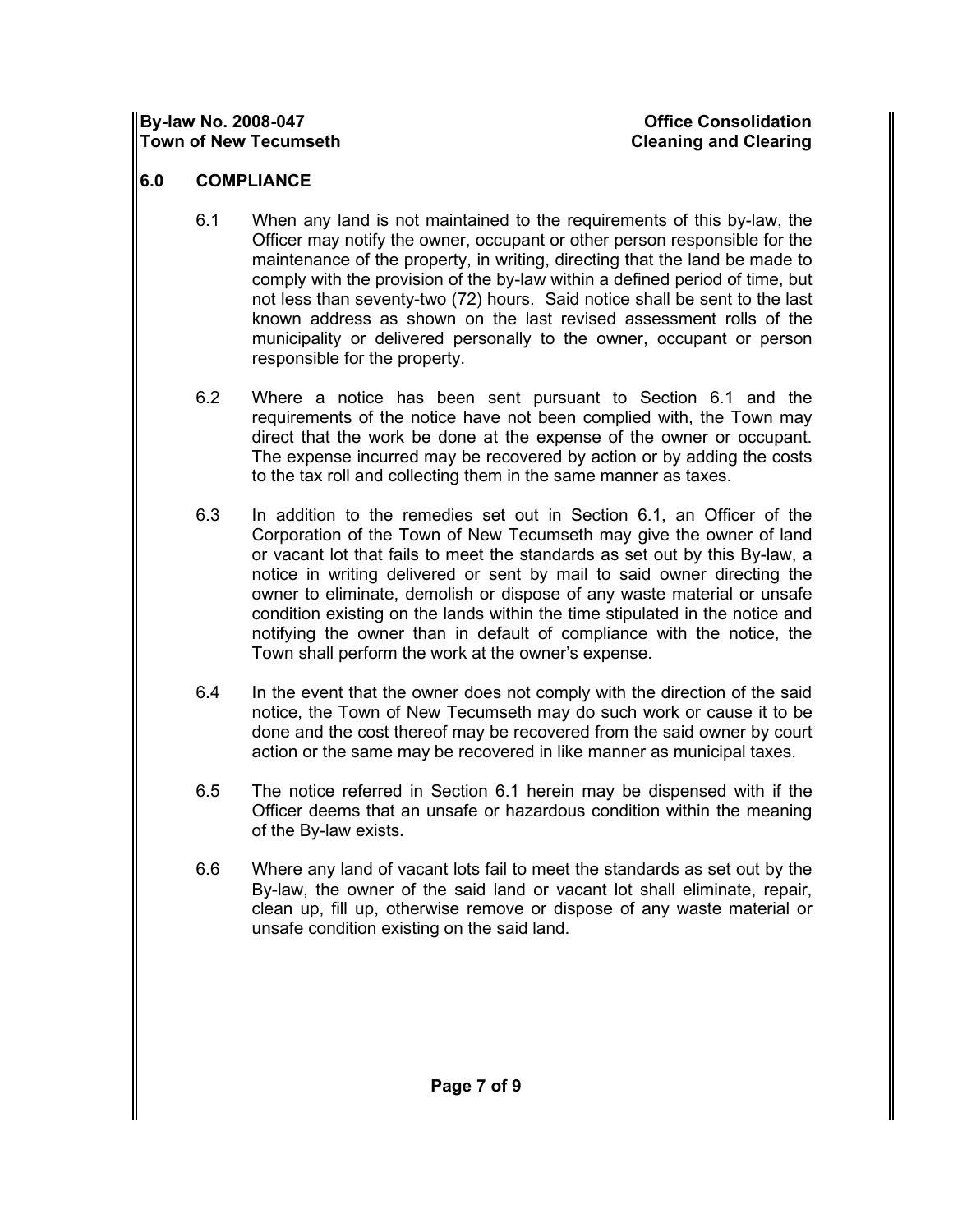**By-law No. 2008-047 Office Consolidation**

#### **7.0 ADMINISTRATION AN ENFORCEMENT**

- 7.1 If an article of this by-law is for any reason held to be invalid, the remaining articles shall remain in effect until repealed.
- 7.2 Any person who contravenes any of the provisions of this by-law or who fails to comply with the written order of an Officer is guilty of an offence and on conviction is liable to a fine as provided for in the *Provincial Offences Act*, R.S.O. 1990, c.P. 33.
- 7.3 This By-law shall come into force and take effect on the passing thereof.

#### **READ A FIRST, SECOND AND THIRD TIME AND FINALLY PASSED THIS 28TH DAY OF APRIL, 2008.**

**\_\_\_\_\_\_\_\_\_\_\_\_\_\_\_\_\_\_\_\_\_\_\_\_\_\_\_\_\_\_\_\_\_\_\_ MAYOR \_\_\_\_\_\_\_\_\_\_\_\_\_\_\_\_\_\_\_\_\_\_\_\_\_\_\_\_\_\_\_\_\_\_\_** CL*evil*l